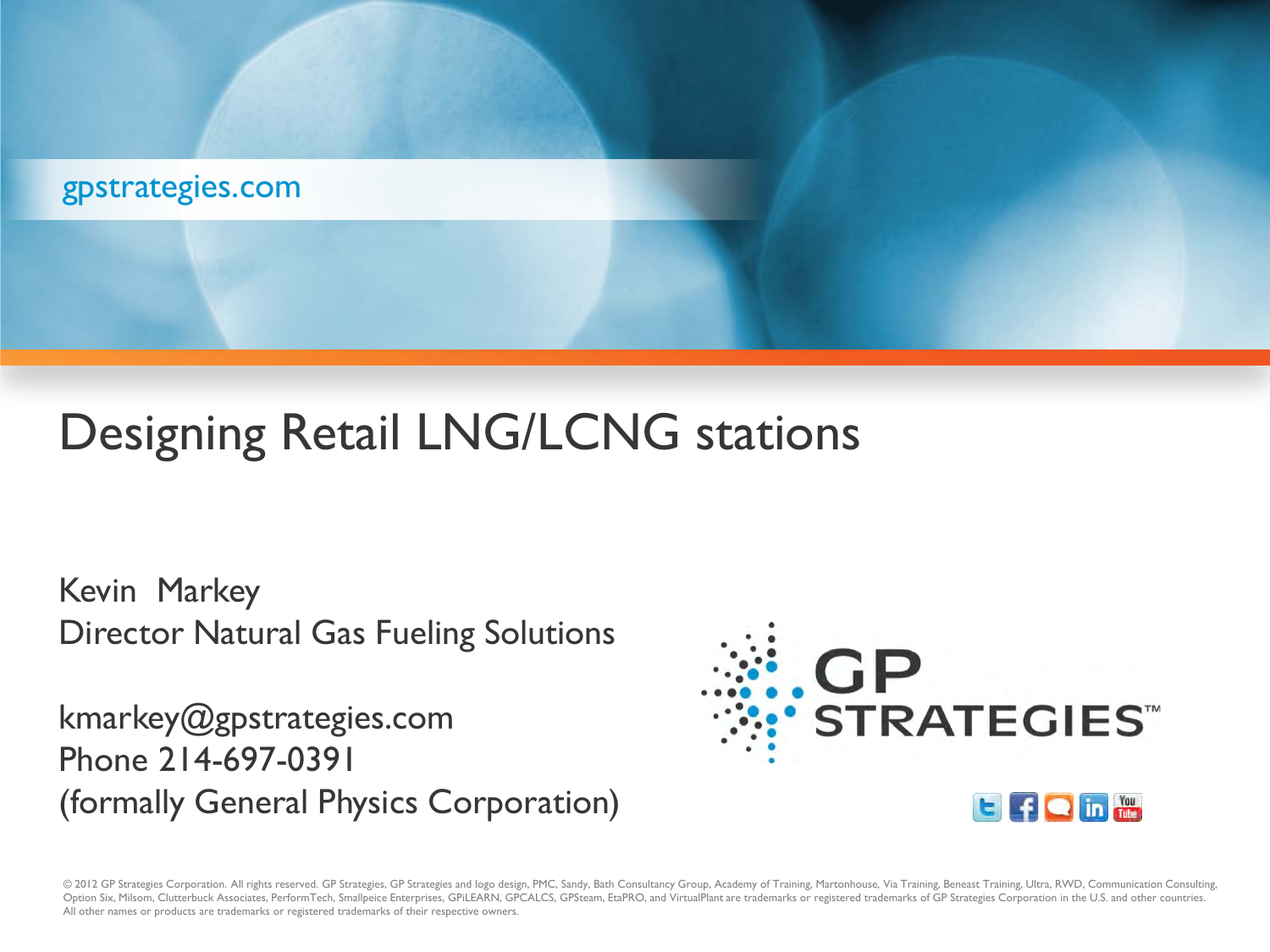## Retail Fuel Stations



Q: Why are we here?

A: Discuss how to integrate conventions fuels into existing retail fuel stations









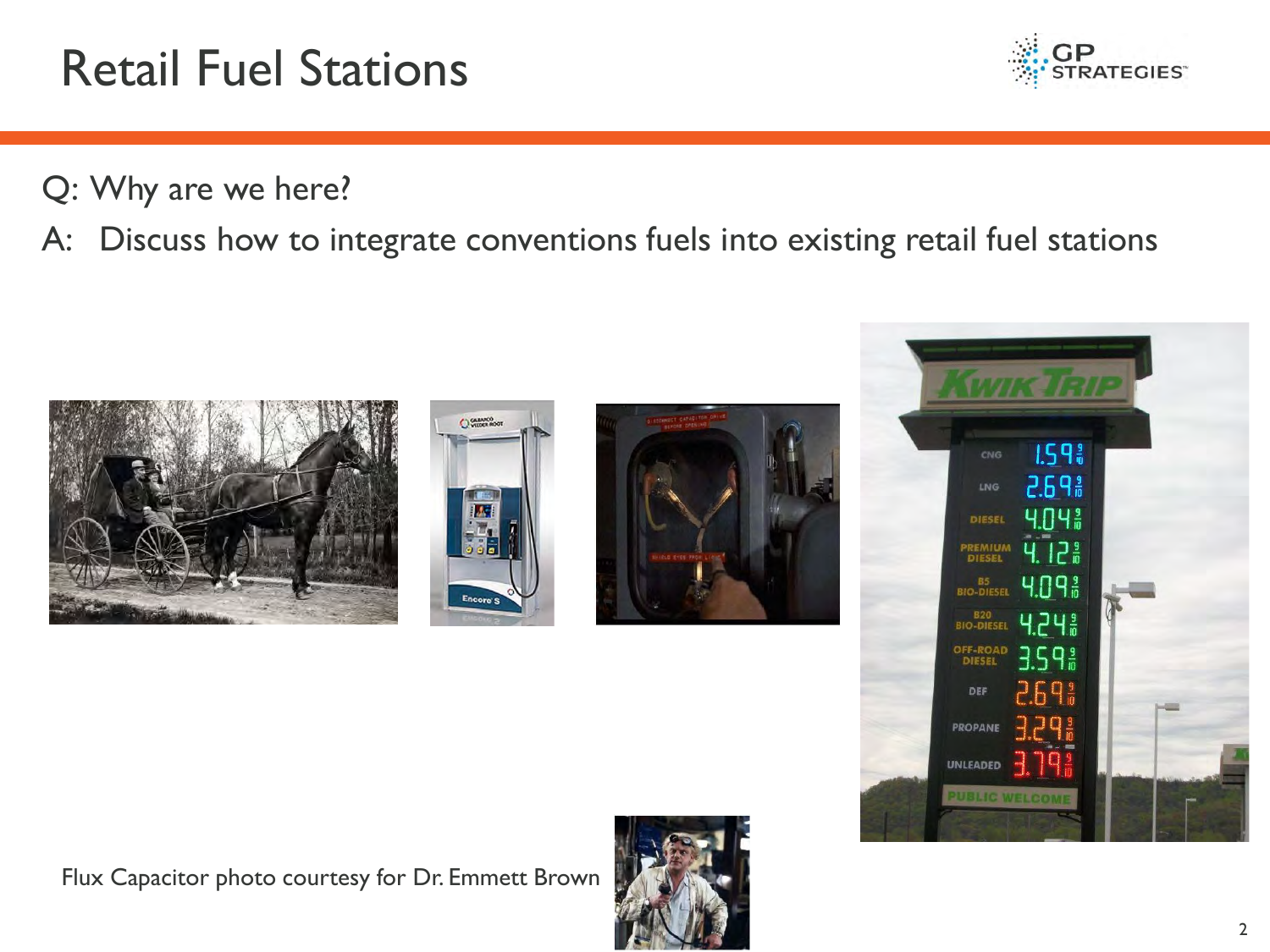# Steps for Station Design and Installation



- 1. Define Fleet and Its Fueling Requirements
- 2. Define Station Location and layout
- 3. Define Existing Site Conditions
- 4. Permitting
- 5. Installation Process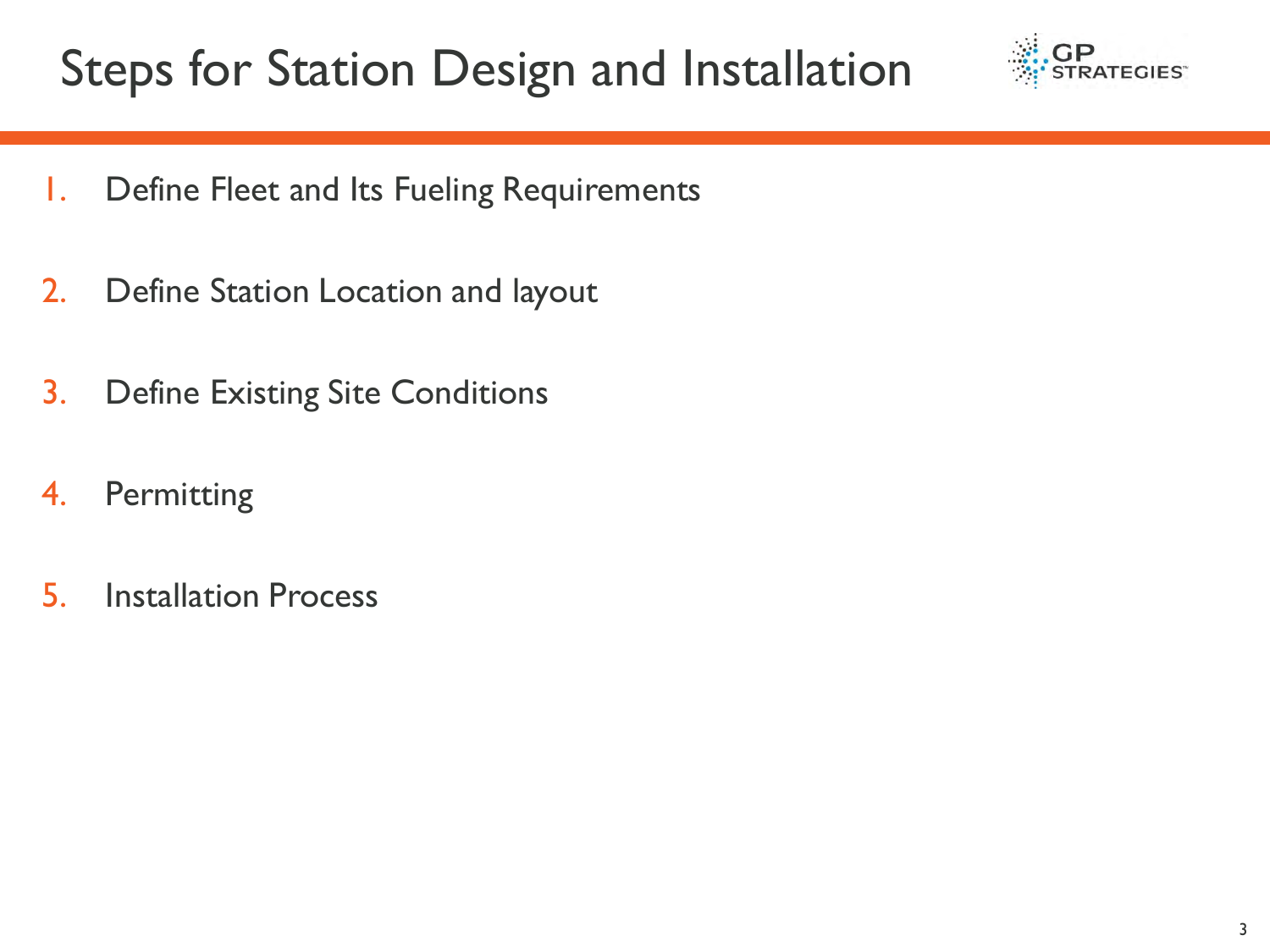# Define Fleet and Its Fueling Requirements



- 1. What is the size of the fleet(HD trucks, pickups, cars)
- 2. Desired type of fuel to be used(LNG, CNG, Diesel, propane)
- 3. Define daily fuel consumption and growth projections
- 4. Fueling behavior of the fleet(once a day, continuous, overnight)
- 5. Desired amount of fuel storage(reserve fuel)
- 6. Desired number of pumps(based on vehicles fueling at same time)
- 7. Desired amount of redundancy(electric, pumps)
- 8. Desired Fueling window

LNG dispensing:

Typical dispensing rates 30-50 LNG gpm

CNG dispensing:

Fast or slow fill

Typical rates 5-8 gge per minute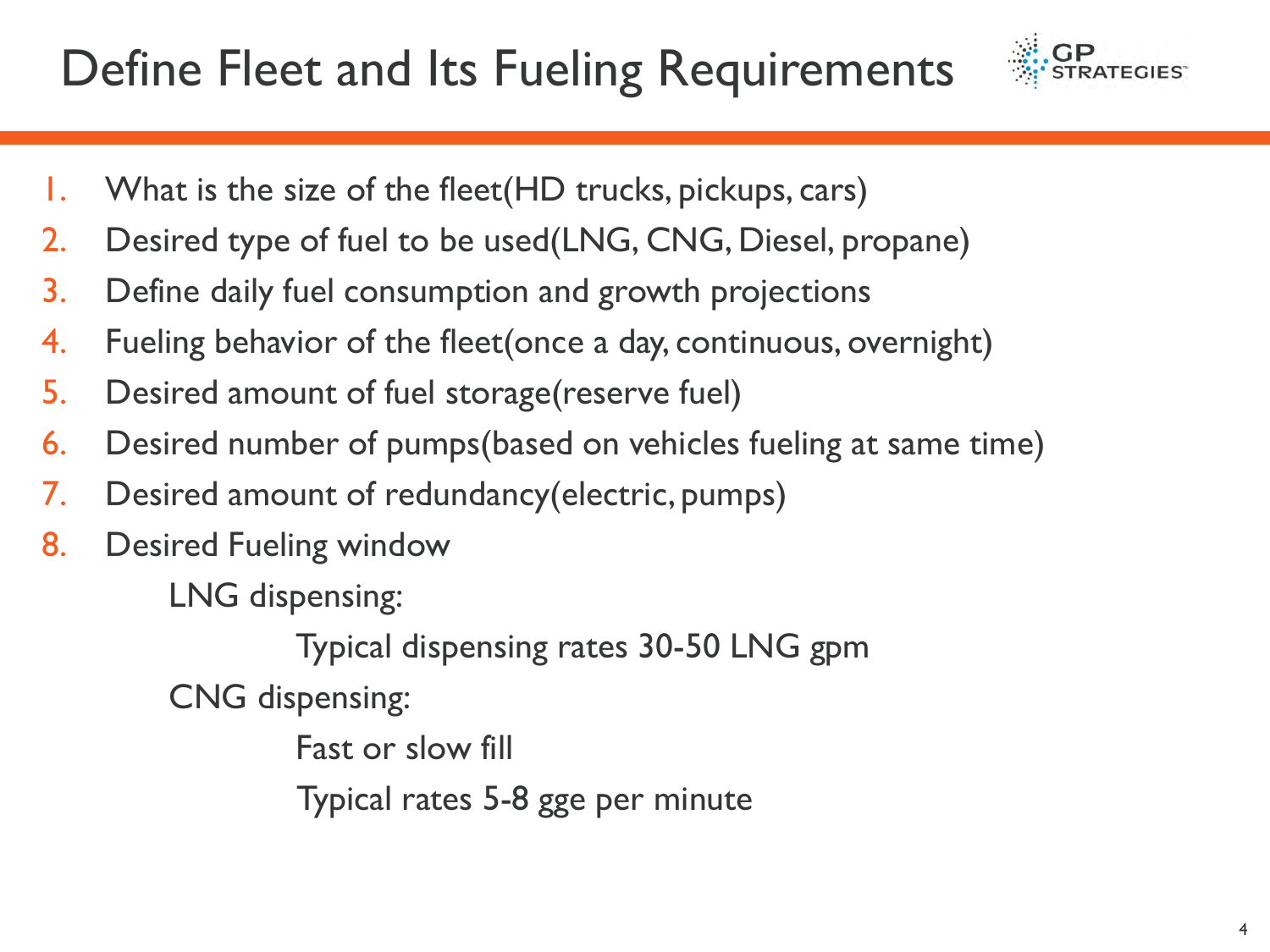# Define Station Location/Layout



- 1. New or existing location
- 2. Site convenient to fleet operations
- 3. Retail or behind the fence operation
- 4. Vehicle traffic flow, vehicle staging
- 5. Security gates/secure access
- 6. Software integrates with existing fuel mgmt software
- 7. LNG/CNG/LCNG footprint fits property
- 8. Dispenser options Island vs Wall mounted unit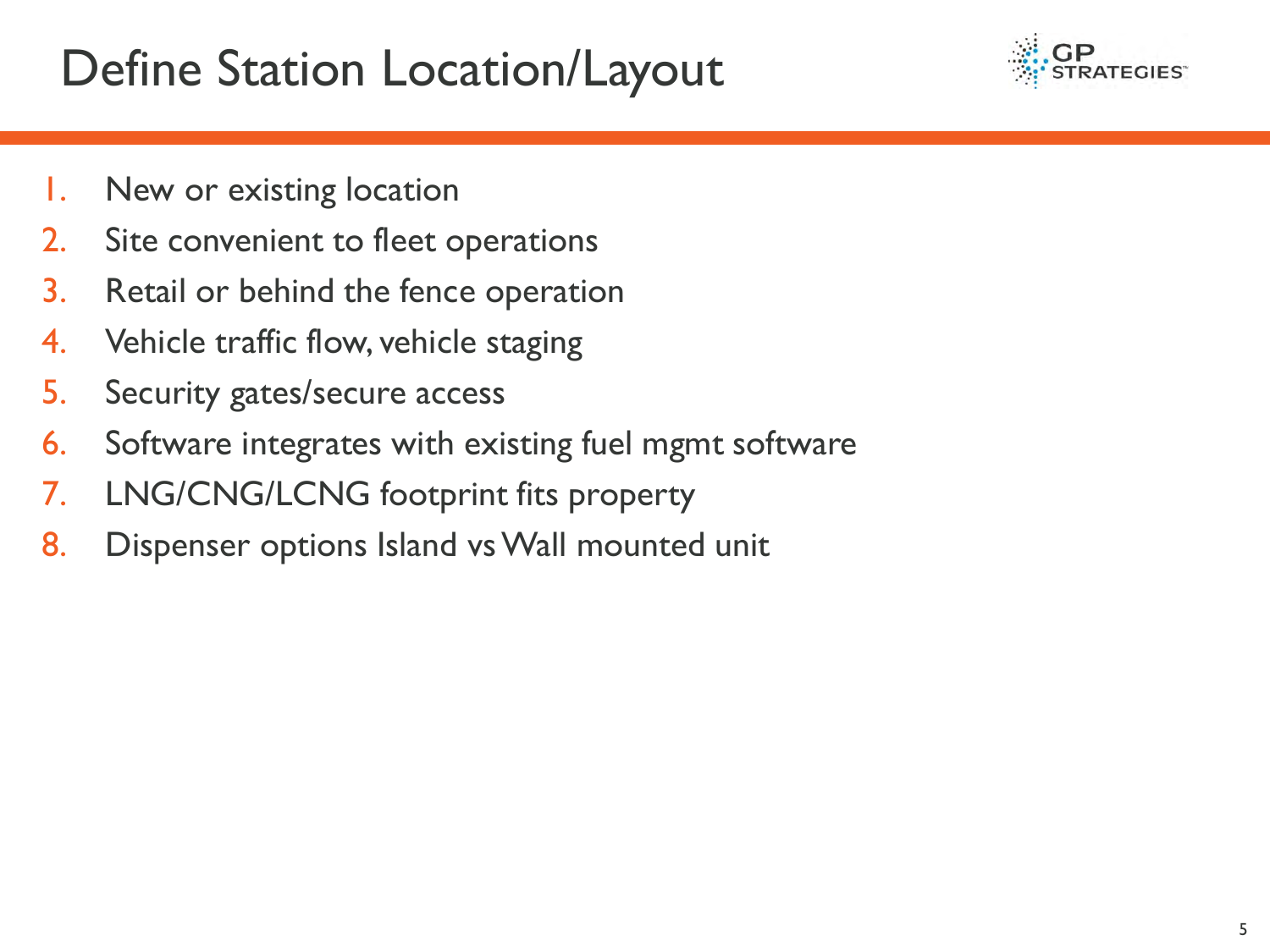# Define Existing Site Conditions



- 1. Determine proper power supply to property(480v 3 phase for LNG)
- 2. Phone service- 3 lines required(alarm,fire, fuel management system)
- 3. Natural Gas pipeline needed for dedicated CNG(100 psi desired)
- 4. Concrete driveways for proper traffic flow
- 5. Some stations may conflict with local codes for height of LNG tanks and noise restriction codes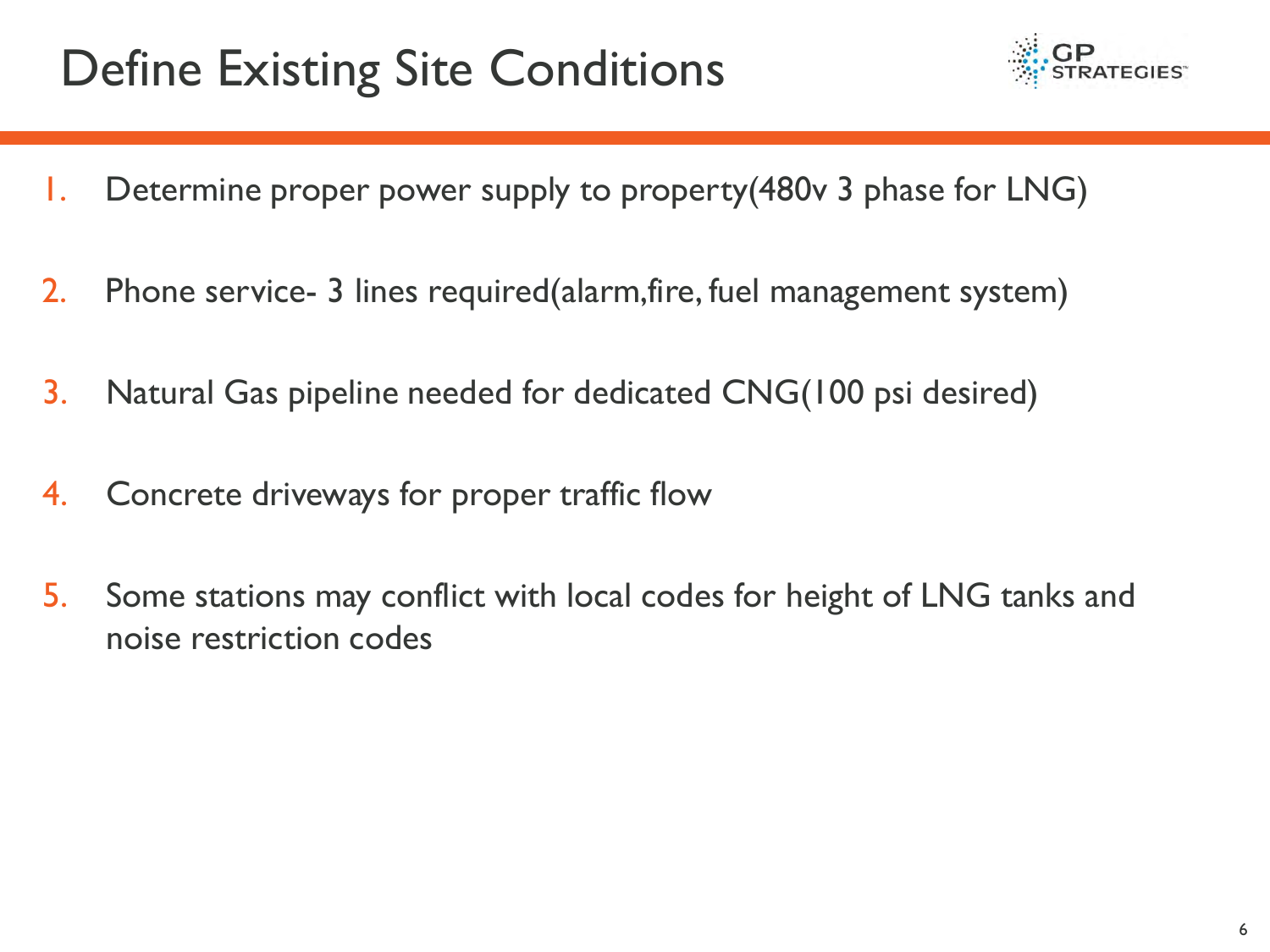# Permitting and construction



- 1. Planning Committee (Landscaping, height restrictions)
- 2. Local city/county ordinance
- 3. Authority having Jurisdiction (usually local fire department)
- 4. Seismic and soil evaluations are required
- 5. Construction of the station should take no more than 3 months if all permits and equipment is received in a timely manner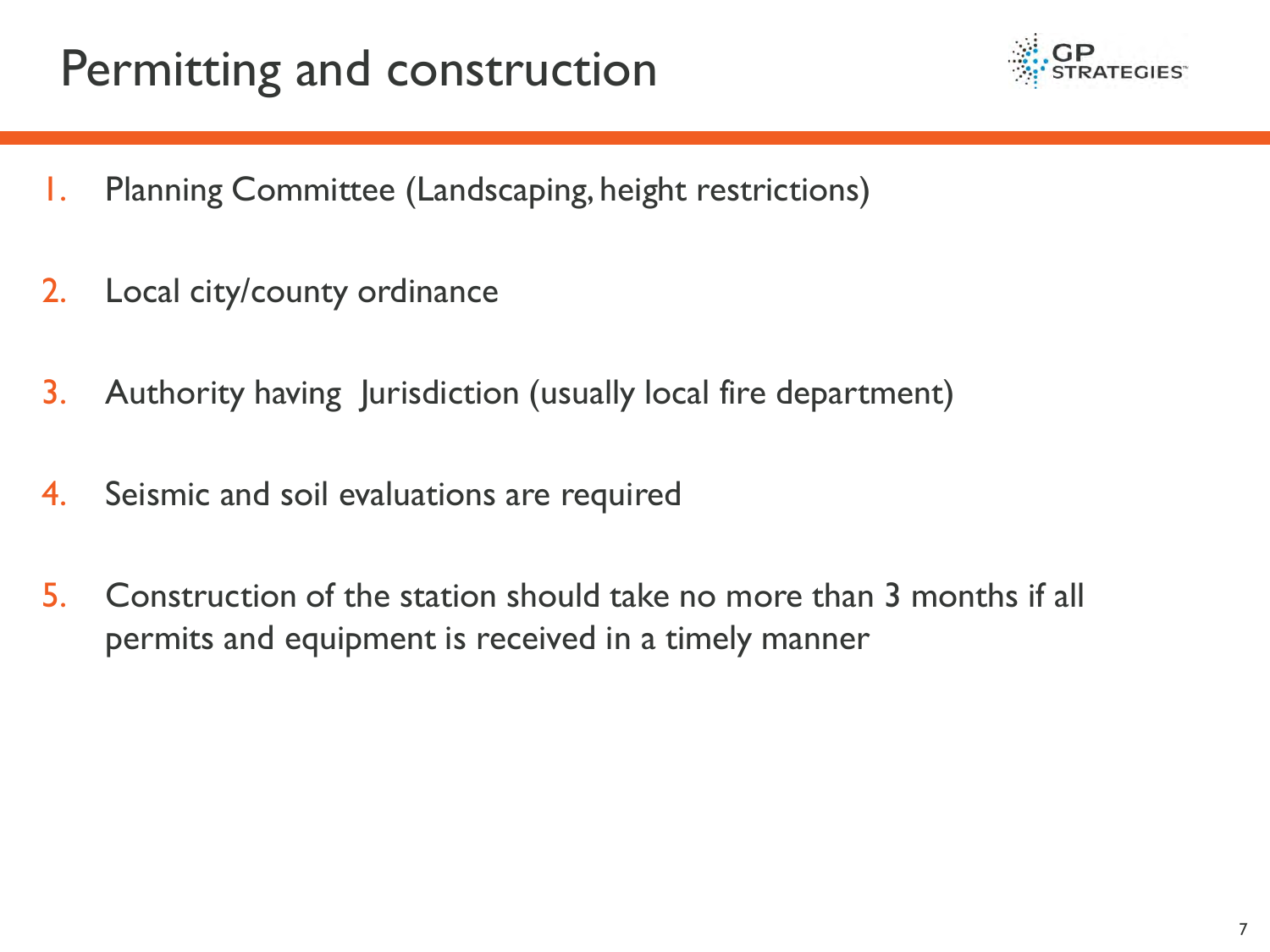# Retail LNG/LCNG Fuel Stations



#### Governing Codes

- Local Building / Electrical / Plumbing / Mechanical Codes
- Local Fire Codes
- NFPA 52 (CNG/LNG)
- NFPA 30A (gasoline/diesel)

#### General Issues

- 480VAC power availability
- LNG storage setbacks and equipment footprint
- Gasoline/diesel dispenser vs. LNG/LCNG dispenser electrical classifications
- Traffic flow patterns
- Public barriers vs. safety for maintenance personnel
- Interface with existing point of sale system
- Capex vs. capacity
- **Customer fleet requirments**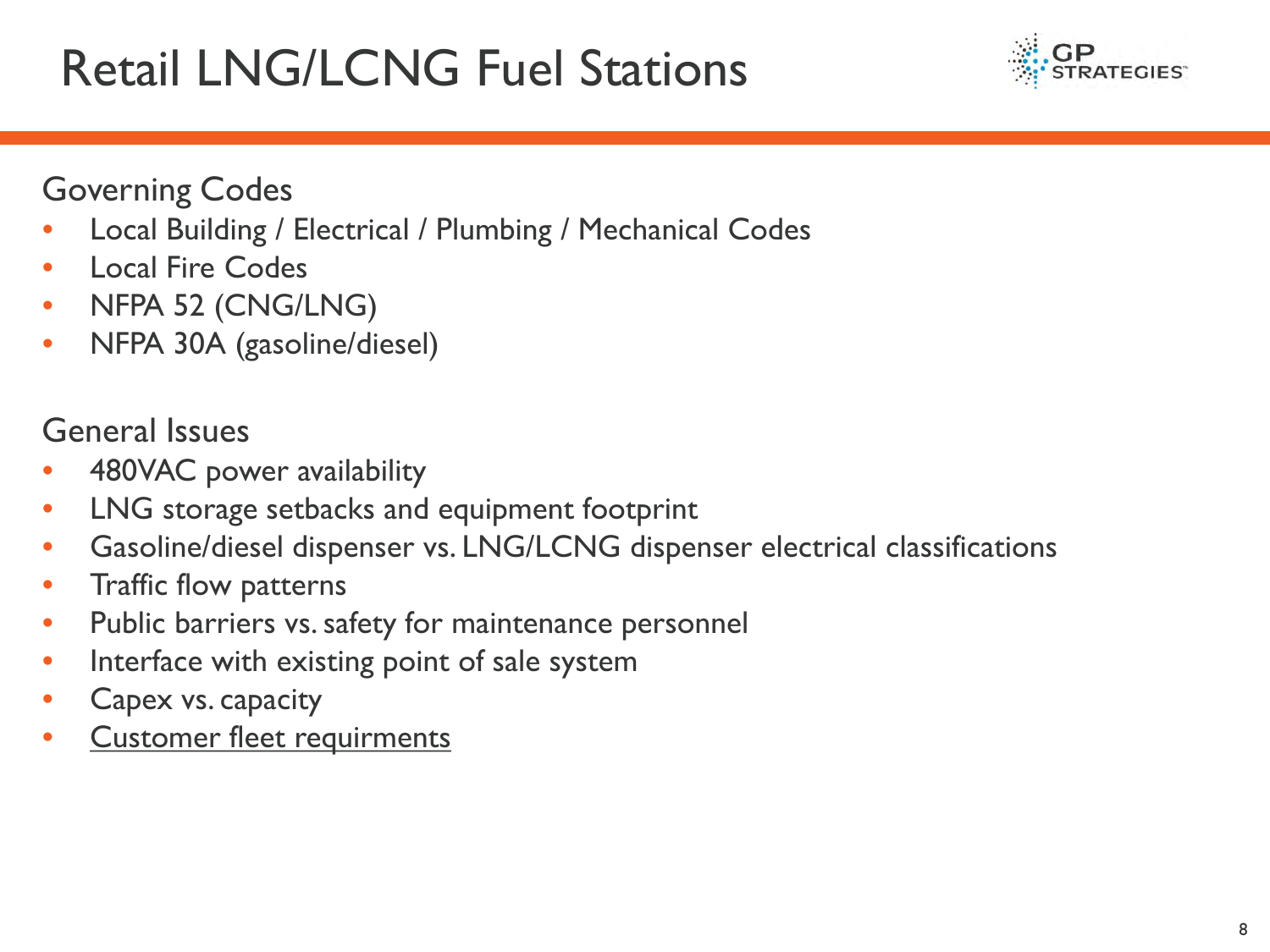# Retail LNG/LCNG Fuel Stations



Kwik Trip Fuel Station

Kwik Trip Way, La Crosse, WI

#### Equipment

- Six fuel lanes with CNG, LNG, E85, B20, B5, DEF, propane, off-road diesel
- 15,000 gallon LNG tank
- Two submerged LNG pumps for redundancy
- 60 hp LCNG pump
- General Issues
- Separations between fuels
- Cold Climate design: electric trim heater / snow melt system

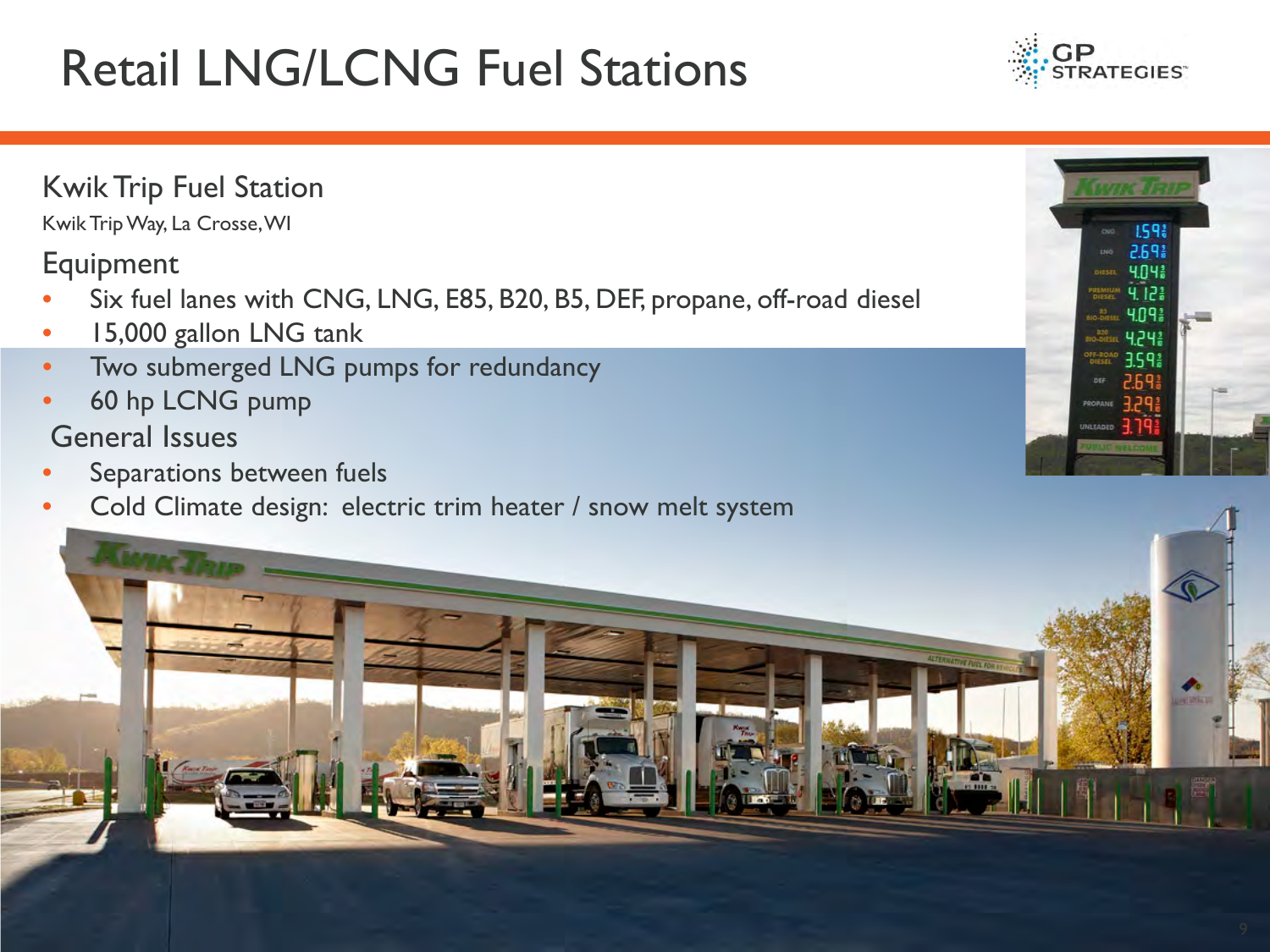# GP Strategies Solutions



### LNG

- Mobile stations
- Pumpless station for small fleet
- Various storage sizes to meet needs
- **Dispensers** 
	- Demand based cold-saturated fuel
	- Integrated card reader
	- Wall mounted dispenser
	- Dual hose
- Standard designs for most configurations
- Own-Operate-Maintain

## LCNG Options

- LCNG pump capacity to meet CNG dispensing needs
	- Eliminate waiting between dispensing operations
	- Eliminate short fills when  $2<sup>nd</sup>$  vehicle starts fill
- Cold climate options
- **Dispensing** 
	- Low flow / high flow nozzles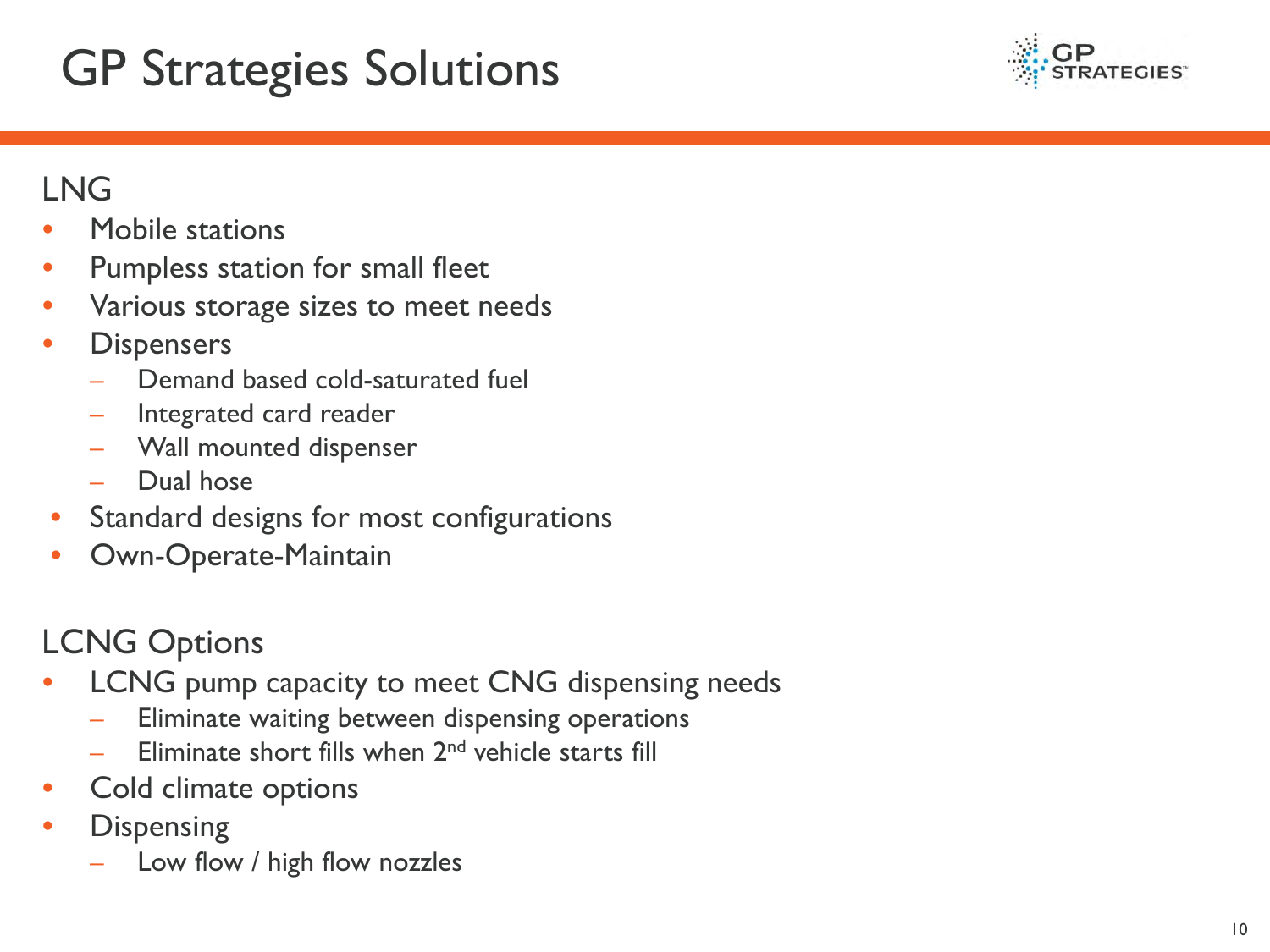

# Thank You

Kevin W. Markey, CPA/MBA GP Strategies 1918 Don Lee Place Escondido, CA 92029 (214) 697 0391 kmarkey@gpstrategies.com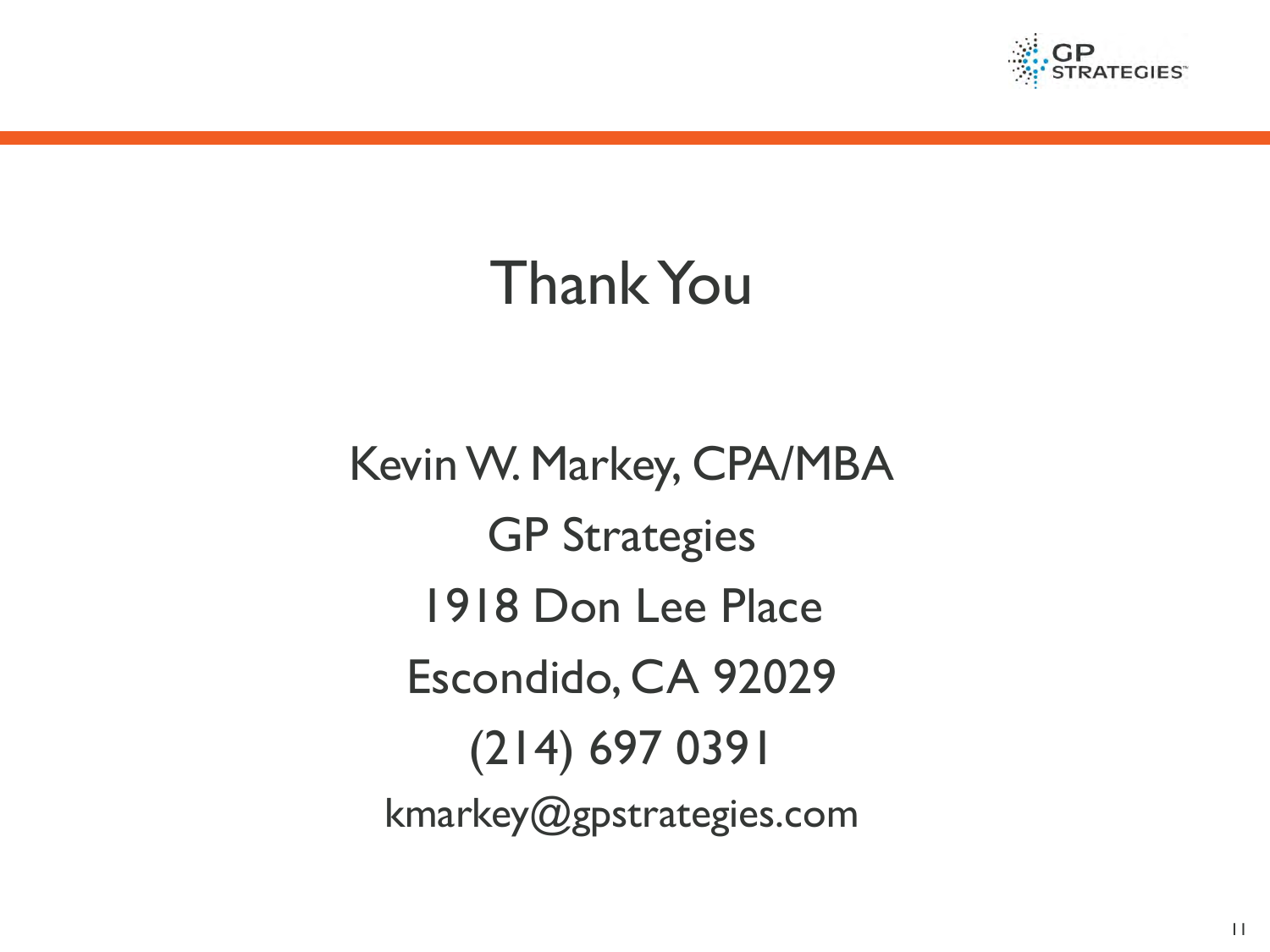# Our goal is to make a meaningful IMPACT…



…for our customers and their employees.

- Founded in 1966
- Headquarters: Elkridge, MD USA
- Global Presence
	- Over 65 offices throughout the Americas, EMEA, and APAC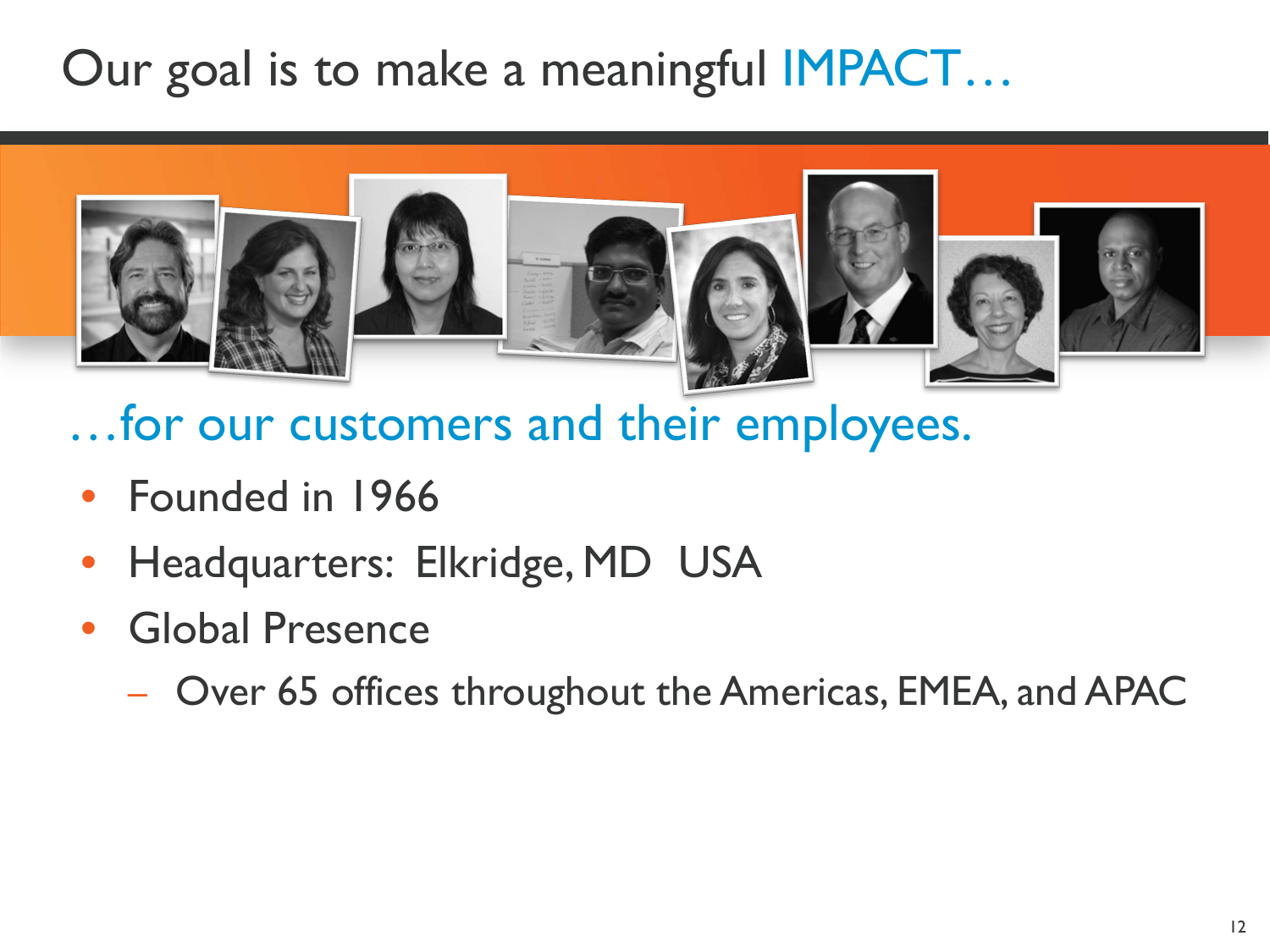

# TRAINING Services

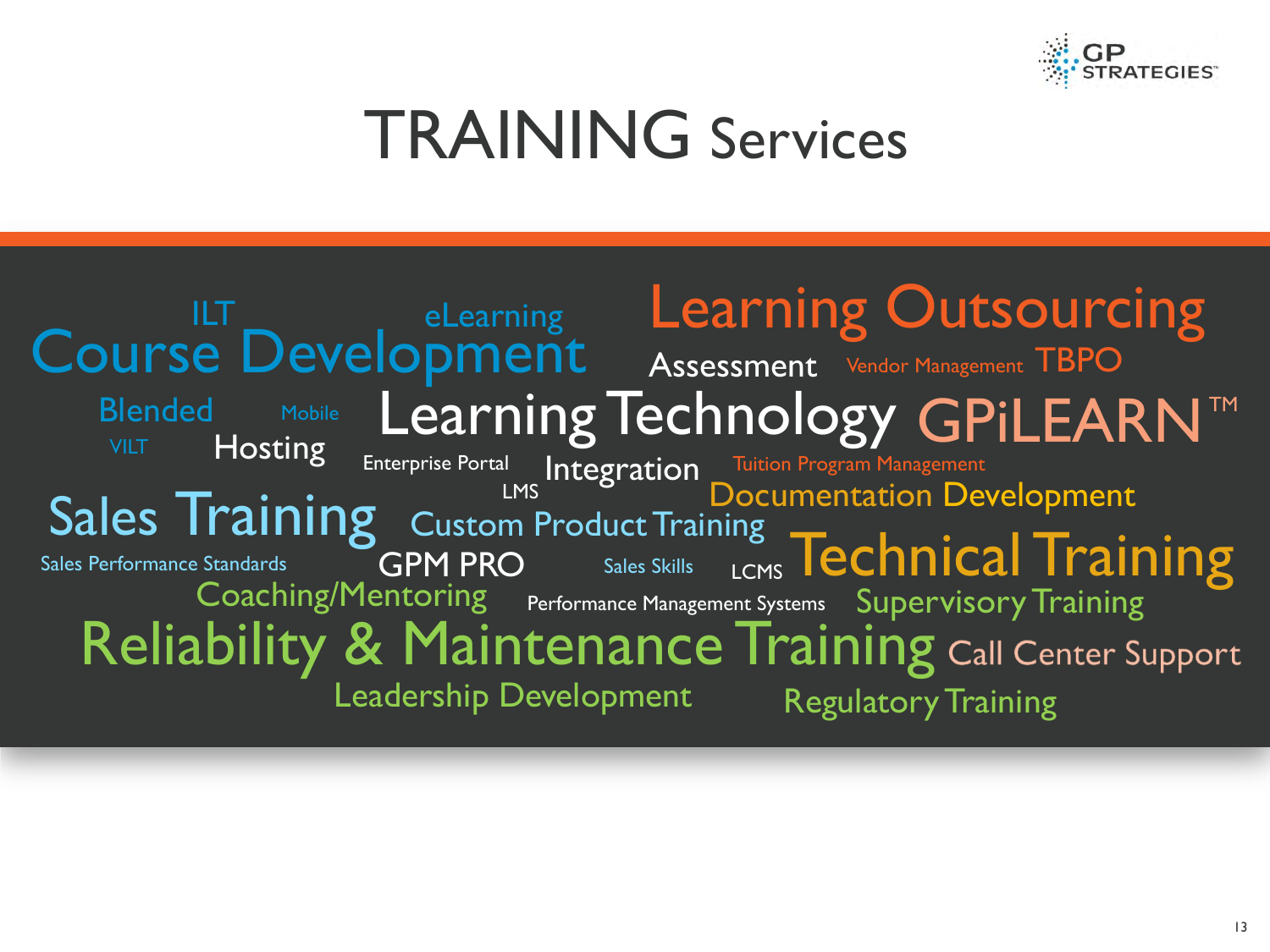

# CONSULTING & TECHNICAL Services

Change Management & Organizational Development ERP System Implementations Homeland Security and Emergency Management, Planning and Training Five S Lean/Six Sigma Consulting and Training ICS IED Awareness Role Excellence Profiling CBRNE Disaster Response NIMS Supply Chain Development New Product Development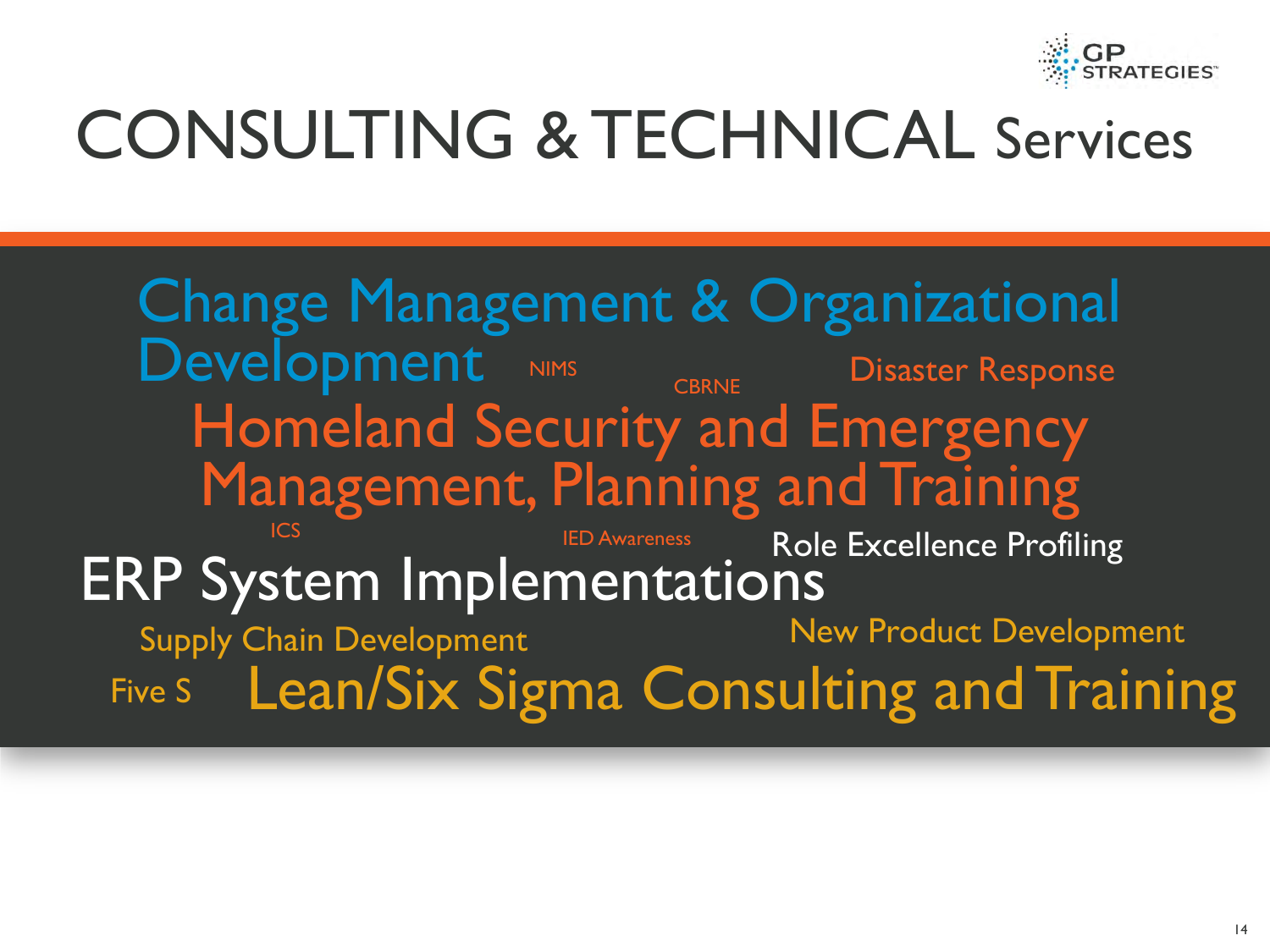

# ENGINEERING Services

# Design/Build of Complex Facilities

#### LNG, LCNG, Hydrogen Fueling Stations Environmental Engineering EPC ASME Vessel Repair Construction Plant Inspection EtaPRO™ Procurement GPCALCS™

# Power Plant Performance Engineering

VirtualPlant™ Thermodynamic Modeling Software

GPSteam™ Mechanical Integrity

Process Hazard Analysis

Process Safety & Risk Management Compliance Assessment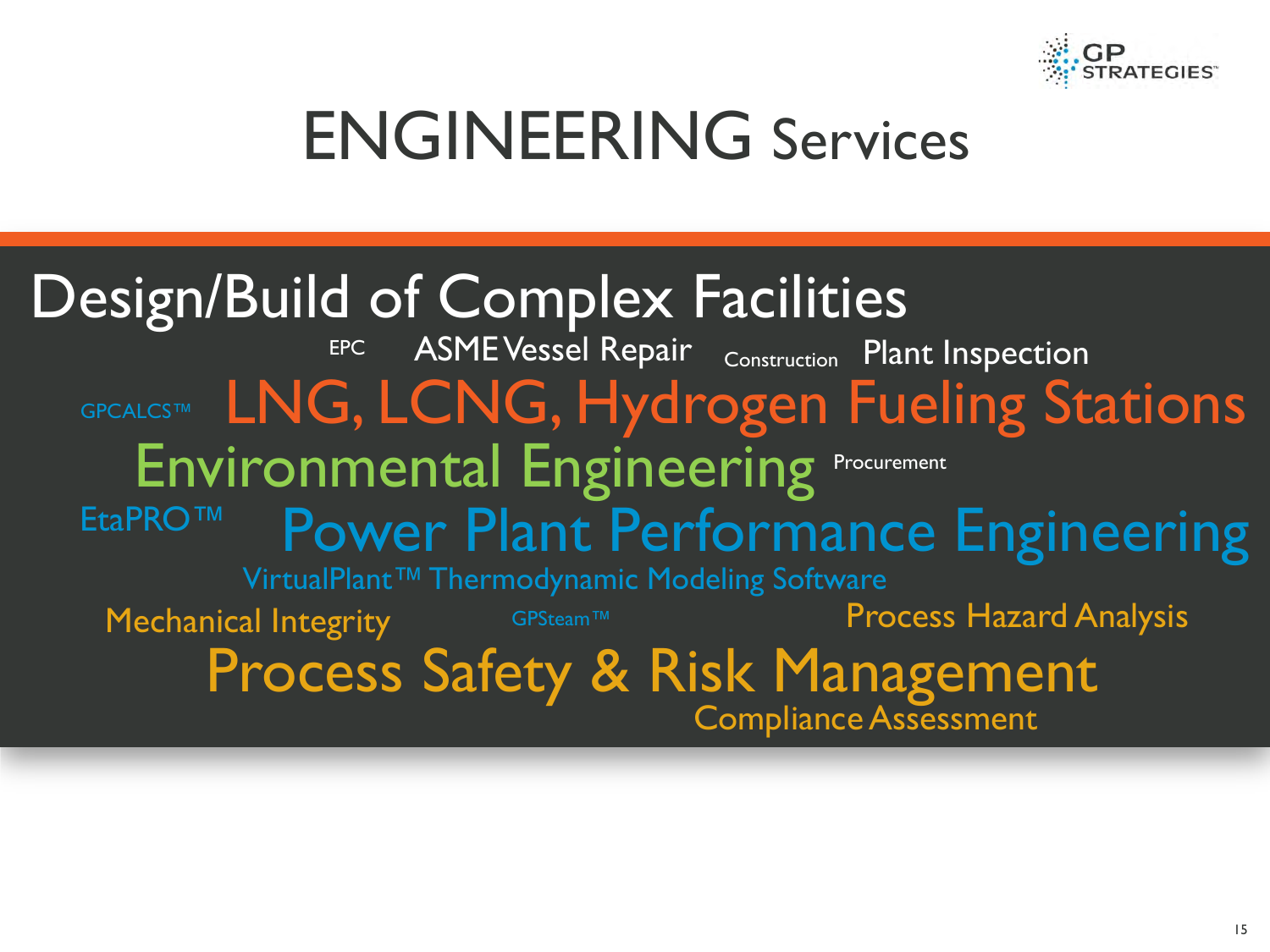# Our GLOBAL footprint is growing





#### Our Office Locations:

Canada China Colombia France Germany India

## Ireland

Mexico Singapore United Kingdom United States

### Where We Operate:

Argentina Australia Austria Bahrain Belgium Bogota Columbia Brazil Bulgaria Canada Cayman Islands Chile China Czech Republic Denmark

District of Columbia Dominican Republic Egypt Finland France Germany Greece Guam

Hong Kong Hungary India Indonesia Ireland Israel

Jamaica Japan Kingdom of Jordan Korea Malaysia **Mexico** Morocco New Zealand Nigeria Norway Ontario Peru **Philippines** 

Italy

Poland Portugal Puerto Rico Qatar Quebec Saudi Arabia Serbia Singapore Slovakia South Africa Spain

Republic of South Africa Russian Federation Sultanate of Oman Sweden Switzerland Taiwan Tanzania **Thailand** The Netherlands **Turkey** Ukraine United Arab Emirates United Kingdom United States Venezuela Vietnam West Indies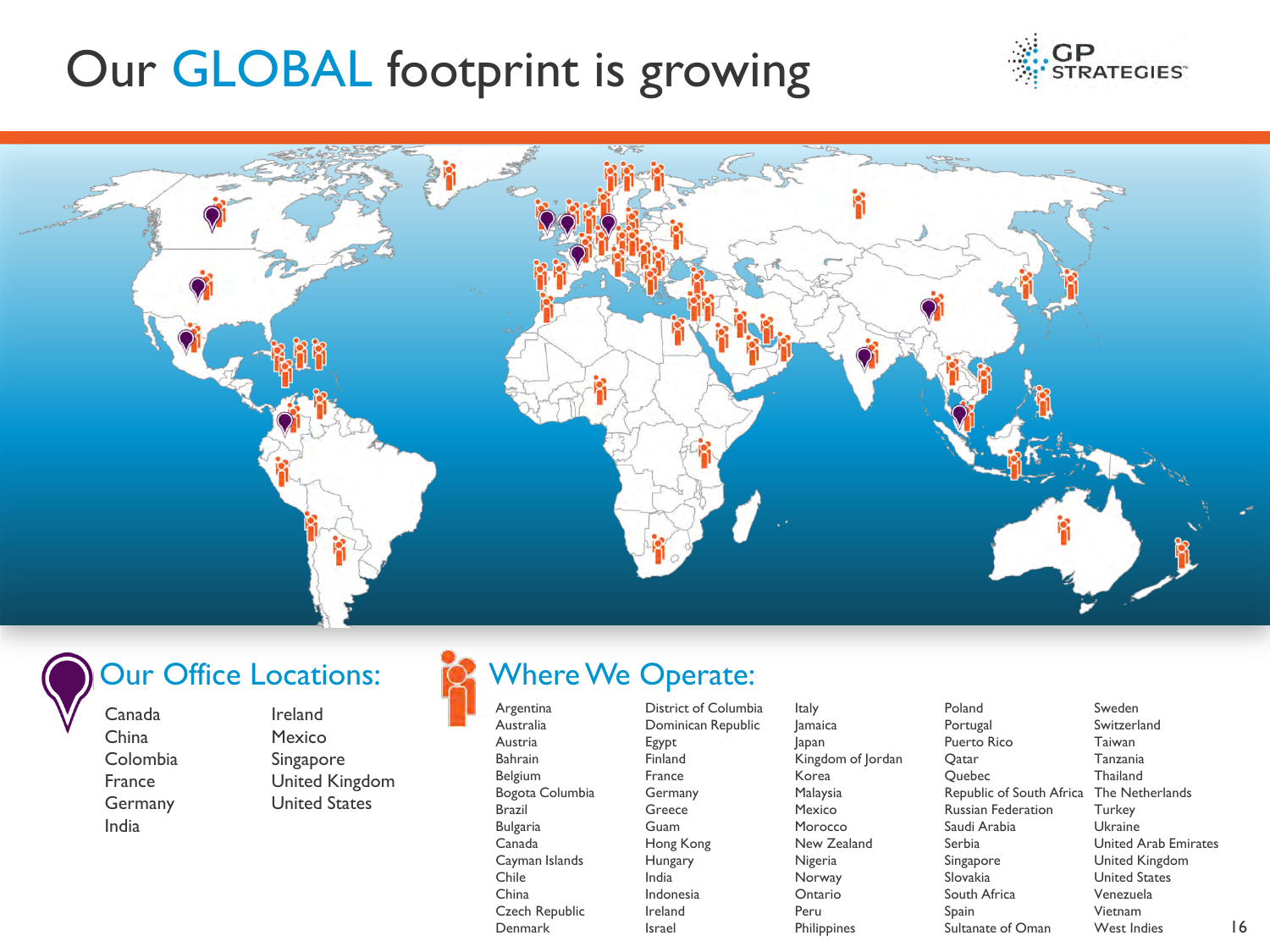## Industries We SERVE







Other 10%

Process 4%

17